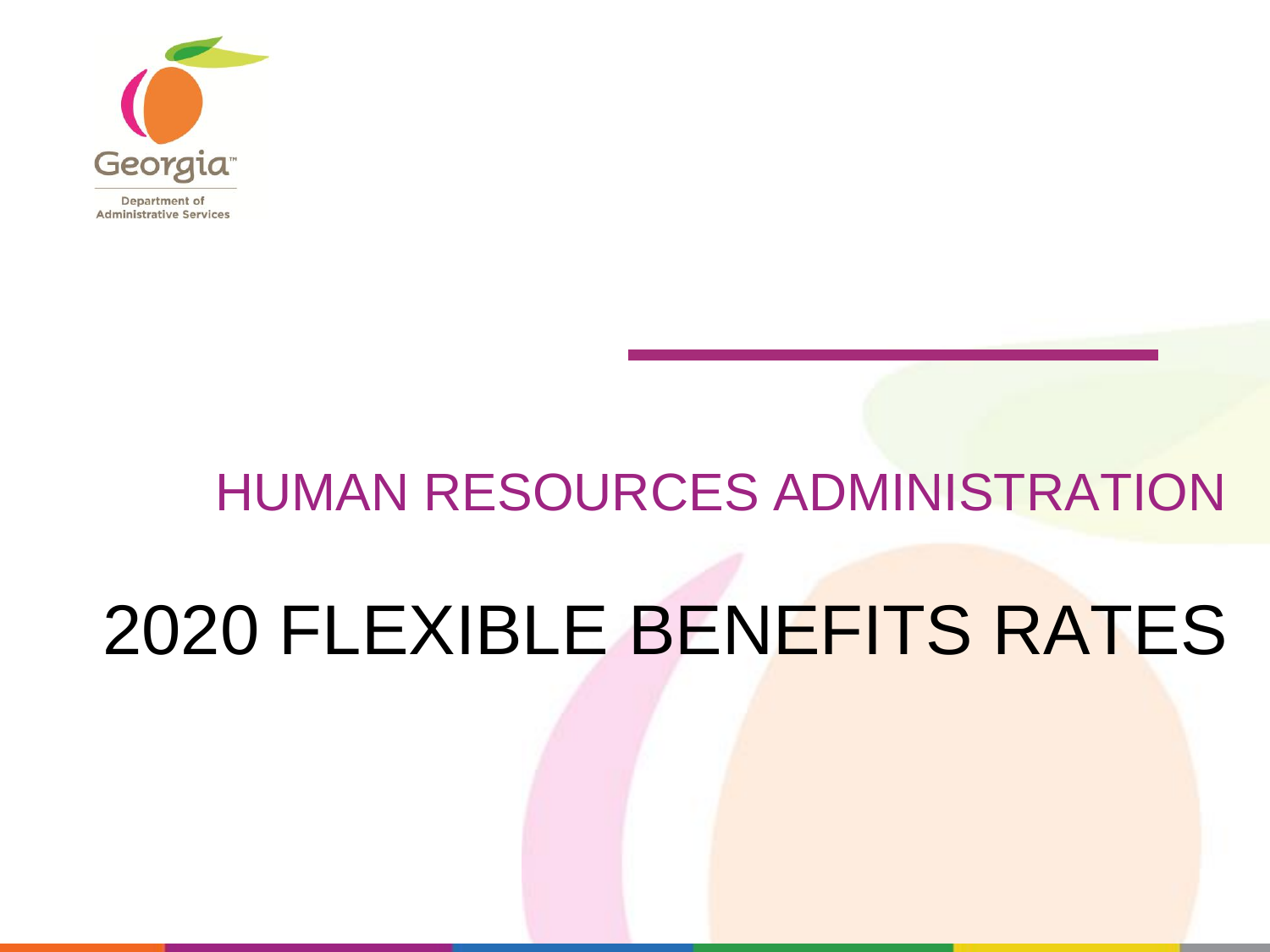| <b>Life Coverage</b><br><b>MetLife</b> |                     | <b>Employee Life</b><br><b>Coverage Selections</b><br>1,2,3,4,5,6,7,8,9, 10x<br><b>Benefit Salary</b> | <b>Spousal Life</b><br><b>Coverage Selections</b><br>\$6,000, \$12,000, \$30,000,<br>\$60,000, \$100,000, \$150,000,<br>\$200,000, \$250,000 | <b>Accidental Death</b><br><b>Coverage Selections</b><br>1,2,3,4,5,6,7,8,9, 10x<br><b>Benefit Salary</b> |  |
|----------------------------------------|---------------------|-------------------------------------------------------------------------------------------------------|----------------------------------------------------------------------------------------------------------------------------------------------|----------------------------------------------------------------------------------------------------------|--|
|                                        | <b>Employee Age</b> | (rate per thousand)                                                                                   | (rate per thousand)                                                                                                                          | (rate per thousand)                                                                                      |  |
|                                        | $0 - 29$            | 0.04                                                                                                  | 0.04                                                                                                                                         | 0.020                                                                                                    |  |
|                                        | 30-34               | 0.05                                                                                                  | 0.05                                                                                                                                         | 0.020                                                                                                    |  |
|                                        | $35 - 39$           | 0.07                                                                                                  | 0.06                                                                                                                                         | 0.020                                                                                                    |  |
|                                        | $40 - 44$           | 0.09                                                                                                  | 0.08                                                                                                                                         | 0.020                                                                                                    |  |
|                                        | 45-49               | 0.13                                                                                                  | 0.11                                                                                                                                         | 0.020                                                                                                    |  |
|                                        | 50-54               | 0.20                                                                                                  | 0.18                                                                                                                                         | 0.020                                                                                                    |  |
|                                        | 55-59               | 0.32                                                                                                  | 0.29                                                                                                                                         | 0.020                                                                                                    |  |
|                                        | 60-64               | 0.44                                                                                                  | 0.44                                                                                                                                         | 0.020                                                                                                    |  |
|                                        | 65-69               | 0.84                                                                                                  | 0.84                                                                                                                                         | 0.020                                                                                                    |  |
|                                        | 70 or over          | 1.36                                                                                                  | 1.36                                                                                                                                         | 0.020                                                                                                    |  |

#### • **New – Spouse Life rates are based on spouse's age**

- An Administrative Fee will be added to the premium
- Computations are based on rate per thousand.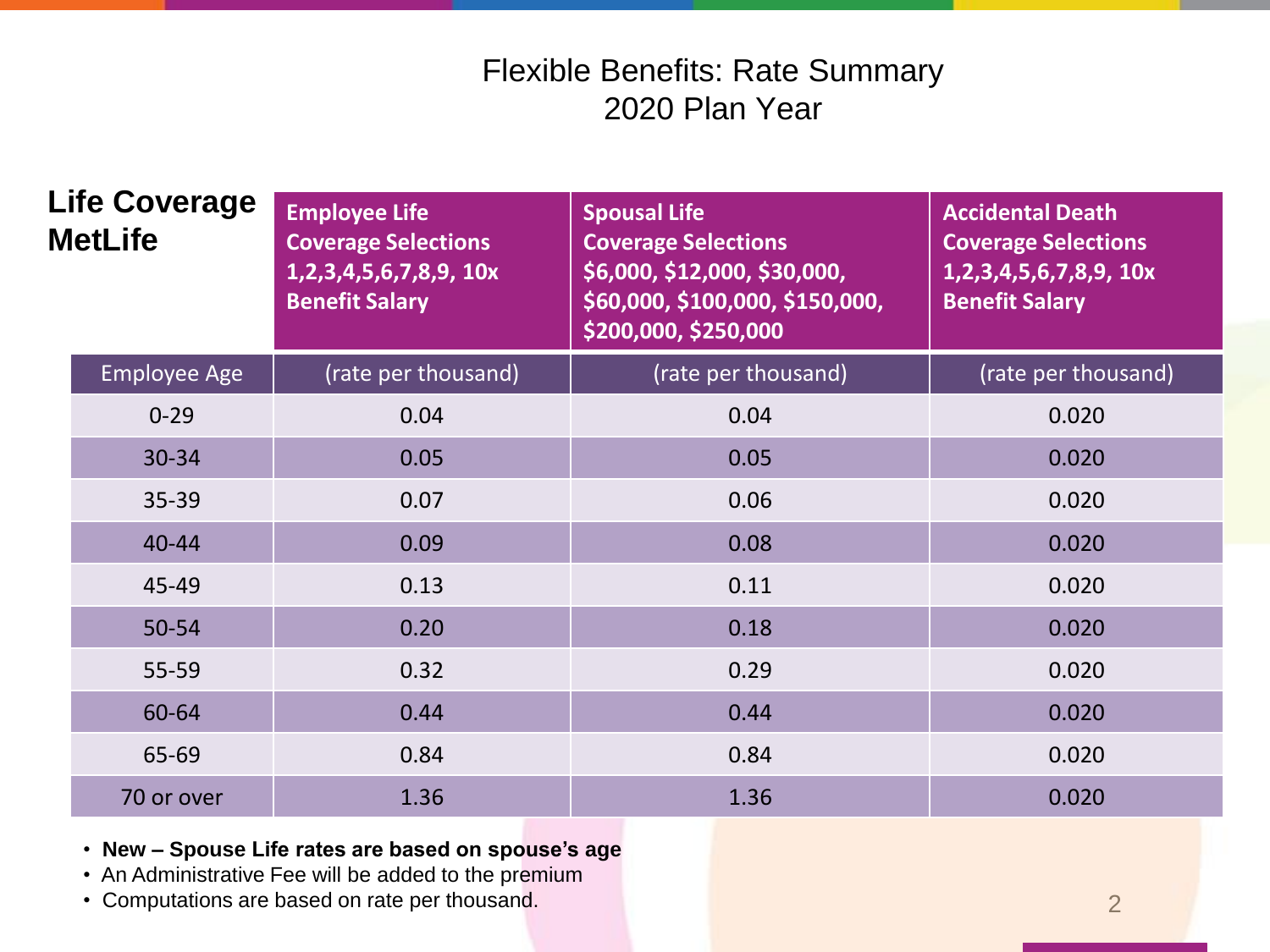#### **Life Coverage (continued)**

| Child Life | <b>Child Life</b> | <b>Child Life</b> | <b>Child Life</b> | <b>Child Life</b> |
|------------|-------------------|-------------------|-------------------|-------------------|
| \$3,000    | \$6,000           | \$10,000          | \$15,000          | \$20,000          |
| \$0.92     | \$1.14            | \$1.44            | \$1.81            | \$2.18            |

- Child Life Rates based on coverage Level
- Must be enrolled in employee life
- An Administrative Fee is reflected in the premium

| <b>Dental Plans</b> | Delta Dental: Select Plan | <b>Delta Dental: Select Plus</b><br>Plan | *Cigna: DHMO |  |
|---------------------|---------------------------|------------------------------------------|--------------|--|
| Employee            | \$27.73                   | \$44.48                                  | \$21.74      |  |
| Employee + Spouse   | \$54.04                   | \$87.10                                  | \$39.59      |  |
| Employee + Children | \$56.65                   | \$91.36                                  | \$49.09      |  |
| Family              | \$79.40                   | \$128.22                                 | \$58.55      |  |

• **Delta Dental – 5.99% increase in premium for 2020 plan year**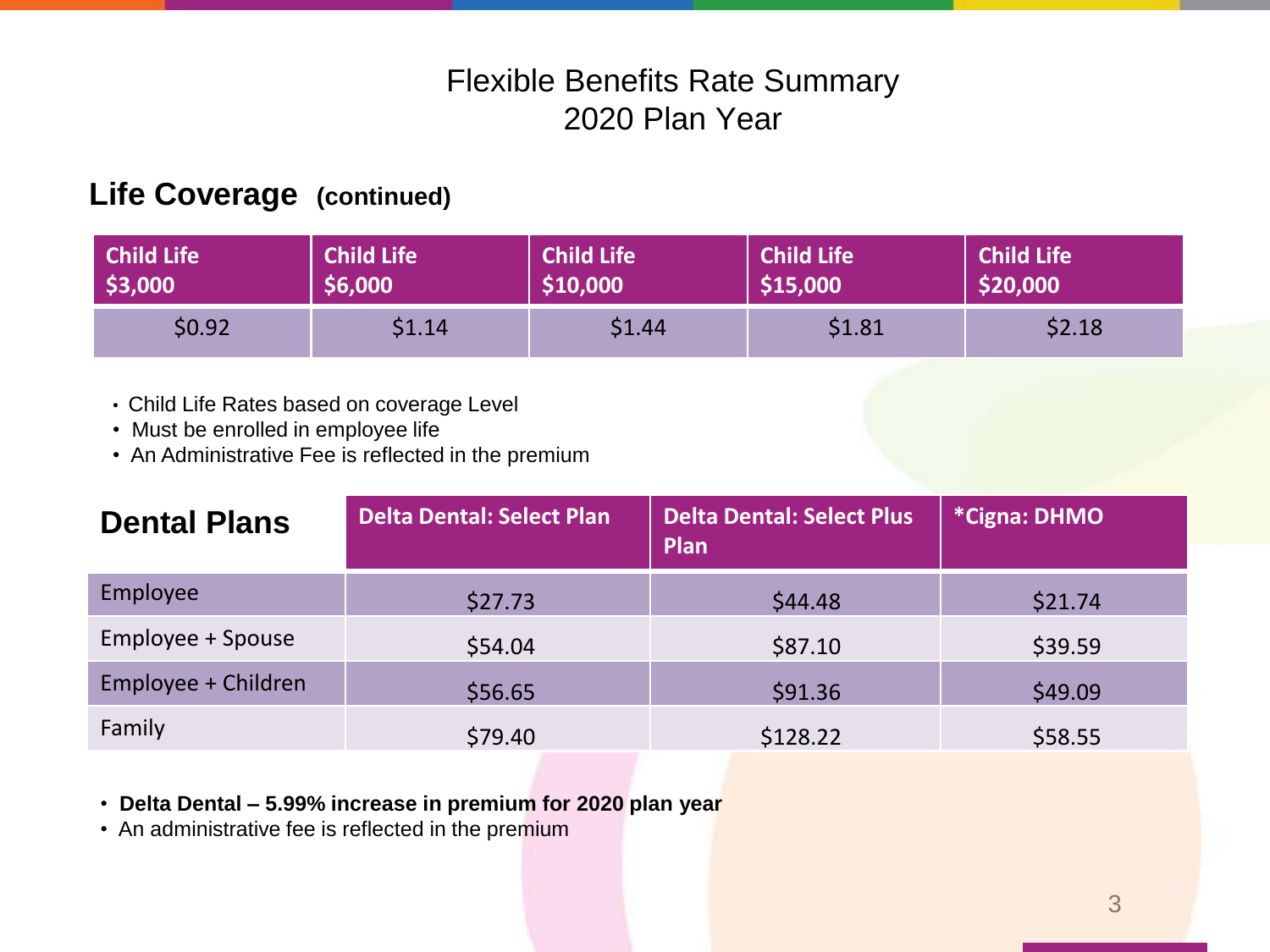| <b>Blue View Vision</b> | <b>Blue Cross Blue Shield of</b><br><b>Georgia Vision Select</b> | <b>Blue Cross Blue Shield of Georgia</b><br><b>Vision Select Plus</b> |
|-------------------------|------------------------------------------------------------------|-----------------------------------------------------------------------|
| Employee                | \$5.61                                                           | \$9.69                                                                |
| Employee + Spouse       | \$11.94                                                          | \$21.29                                                               |
| Employee + Children     | \$12.50                                                          | \$22.28                                                               |
| Family                  | \$16.90                                                          | \$30.37                                                               |

#### • **2.3% increase in premium for 2020 plan year**

• An Administrative Fee is reflected in the premium

| Legal Plan | <b>Hyatt Legal Plan Select</b> | Hyatt Legal Plan | Hyatt Legal Plan<br>Select Premium |  |  |  |  |
|------------|--------------------------------|------------------|------------------------------------|--|--|--|--|
| Employee   | \$5.97                         | \$7.65           | 8.75                               |  |  |  |  |
| Family     | \$7.46                         | \$9.80           | 10.90                              |  |  |  |  |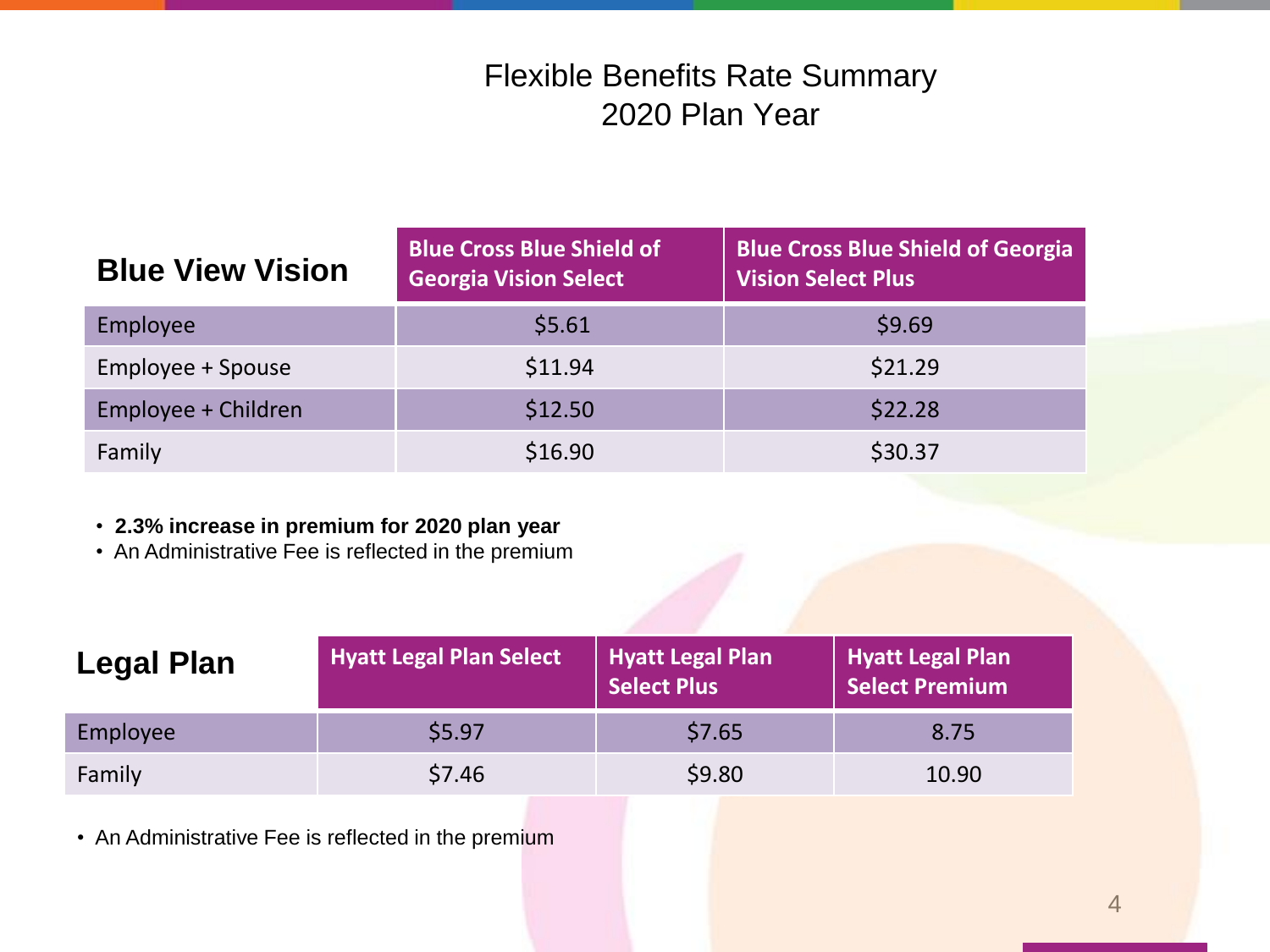| <b>The Standard</b><br><b>Disability</b><br><b>Plans</b> | <b>Short Term Disability</b> |                 | <b>Long Term Disability without</b><br><b>Retirement Disability</b> |                                            | Long Term Disability with<br><b>Retirement Disability</b> |                                            |
|----------------------------------------------------------|------------------------------|-----------------|---------------------------------------------------------------------|--------------------------------------------|-----------------------------------------------------------|--------------------------------------------|
| <b>Employee Age</b><br>Group                             | Seven Day<br>Plan            | Thirty Day Plan | <b>Under Social</b><br>Security                                     | <b>Not Under</b><br><b>Social Security</b> | <b>Under Social</b><br>Security                           | <b>Not Under</b><br><b>Social Security</b> |
| $0 - 29$                                                 | 0.466                        | 0.247           | 0.151                                                               | 0.160                                      | 0.128                                                     | 0.138                                      |
| 30-34                                                    | 0.447                        | 0.242           | 0.215                                                               | 0.243                                      | 0.128                                                     | 0.138                                      |
| 35-39                                                    | 0.466                        | 0.247           | 0.270                                                               | 0.302                                      | 0.128                                                     | 0.138                                      |
| $40 - 44$                                                | 0.508                        | 0.276           | 0.311                                                               | 0.339                                      | 0.128                                                     | 0.138                                      |
| 45-49                                                    | 0.561                        | 0.304           | 0.536                                                               | 0.596                                      | 0.128                                                     | 0.138                                      |
| 50-54                                                    | 0.608                        | 0.333           | 0.715                                                               | 0.798                                      | 0.261                                                     | 0.293                                      |
| $55 - 59$                                                | 0.713                        | 0.385           | 0.934                                                               | 1.026                                      | 0.467                                                     | 0.518                                      |
| 60-64                                                    | 0.803                        | 0.437           | 1.100                                                               | 1.205                                      | 0.564                                                     | 0.623                                      |
| 65-69                                                    | 0.979                        | 0.532           | 1.466                                                               | 1.613                                      | 0.921                                                     | 1.017                                      |
| 70<br>or over                                            | 1.511                        | 0.812           | 1.466                                                               | 1.613                                      | 0.921                                                     | 1.017                                      |

• An Administrative Fee will be added to the premium

• Computations are based on rate per thousand 5 and 5 and 5 and 5 and 5 and 5 and 5 and 5 and 5 and 5 and 5 and 5 and 5 and 5 and 5 and 5 and 5 and 5 and 5 and 5 and 5 and 5 and 5 and 5 and 5 and 5 and 5 and 5 and 5 and 5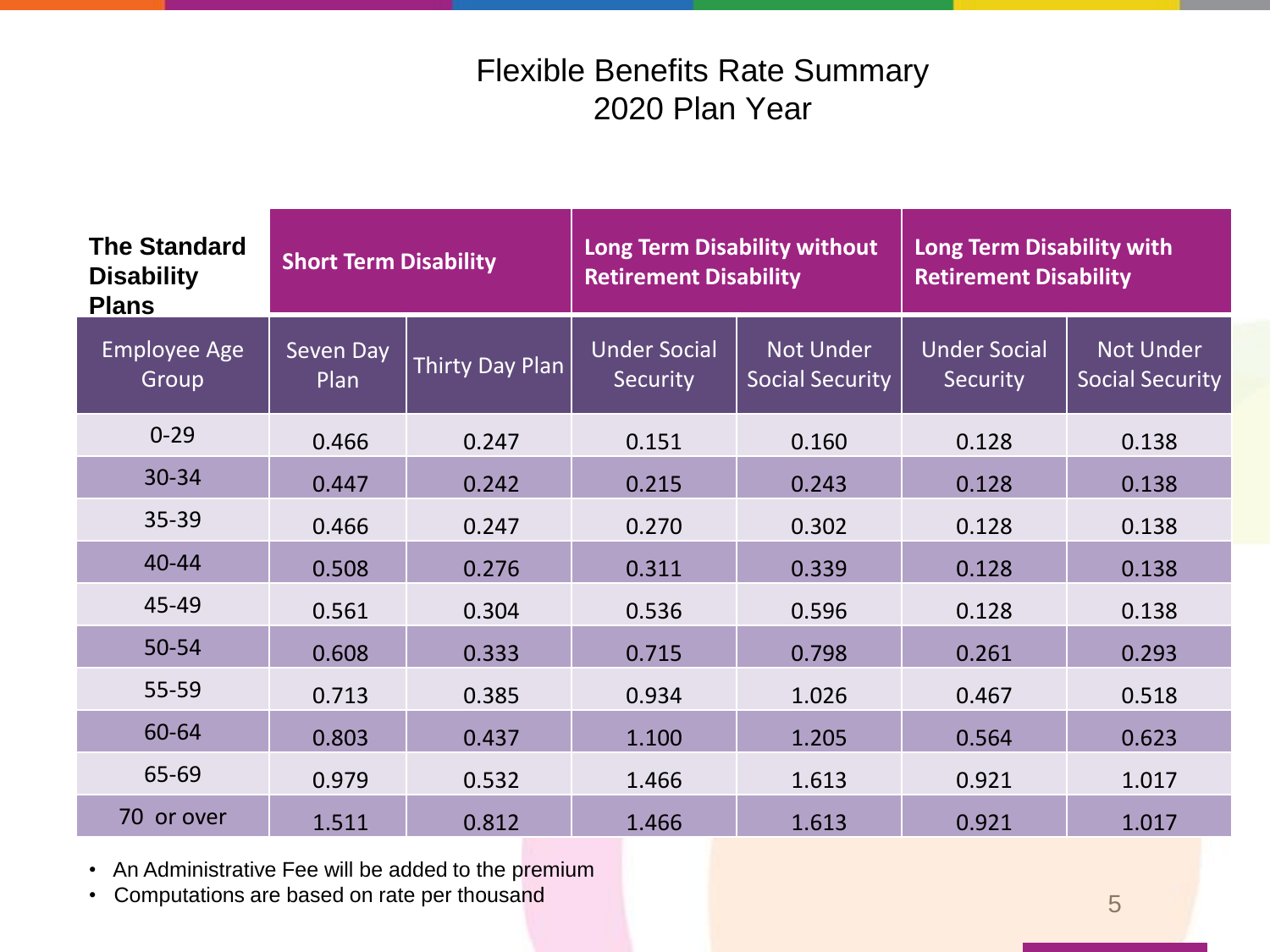# **Employee Critical Illness Select Plan**

| <b>AFLAC</b>         | \$5,000<br>Coverage<br><b>Level</b> | \$10,000<br><b>Coverage</b><br><b>Level</b> | \$20,000<br>Coverage<br><b>Level</b> | \$30,000<br><b>Coverage</b><br><b>Level</b> | \$40,000<br><b>Coverage</b><br><b>Level</b> | \$50,000<br><b>Coverage</b><br><b>Level</b> |
|----------------------|-------------------------------------|---------------------------------------------|--------------------------------------|---------------------------------------------|---------------------------------------------|---------------------------------------------|
| Age<br><b>Groups</b> |                                     |                                             |                                      |                                             |                                             |                                             |
| 18-29                | \$4.11                              | \$6.00                                      | \$9.78                               | \$13.56                                     | \$17.34                                     | \$21.12                                     |
| 30-39                | \$5.73                              | \$9.24                                      | \$16.26                              | \$23.28                                     | \$30.30                                     | \$37.32                                     |
| 40-49                | \$10.10                             | \$17.99                                     | \$33.76                              | \$49.52                                     | \$65.29                                     | \$81.06                                     |
| 50-59                | \$15.72                             | \$29.22                                     | \$56.22                              | \$83.22                                     | \$110.22                                    | \$137.22                                    |
| $60 +$               | \$23.98                             | \$45.74                                     | \$89.27                              | \$132.79                                    | \$176.32                                    | \$219.84                                    |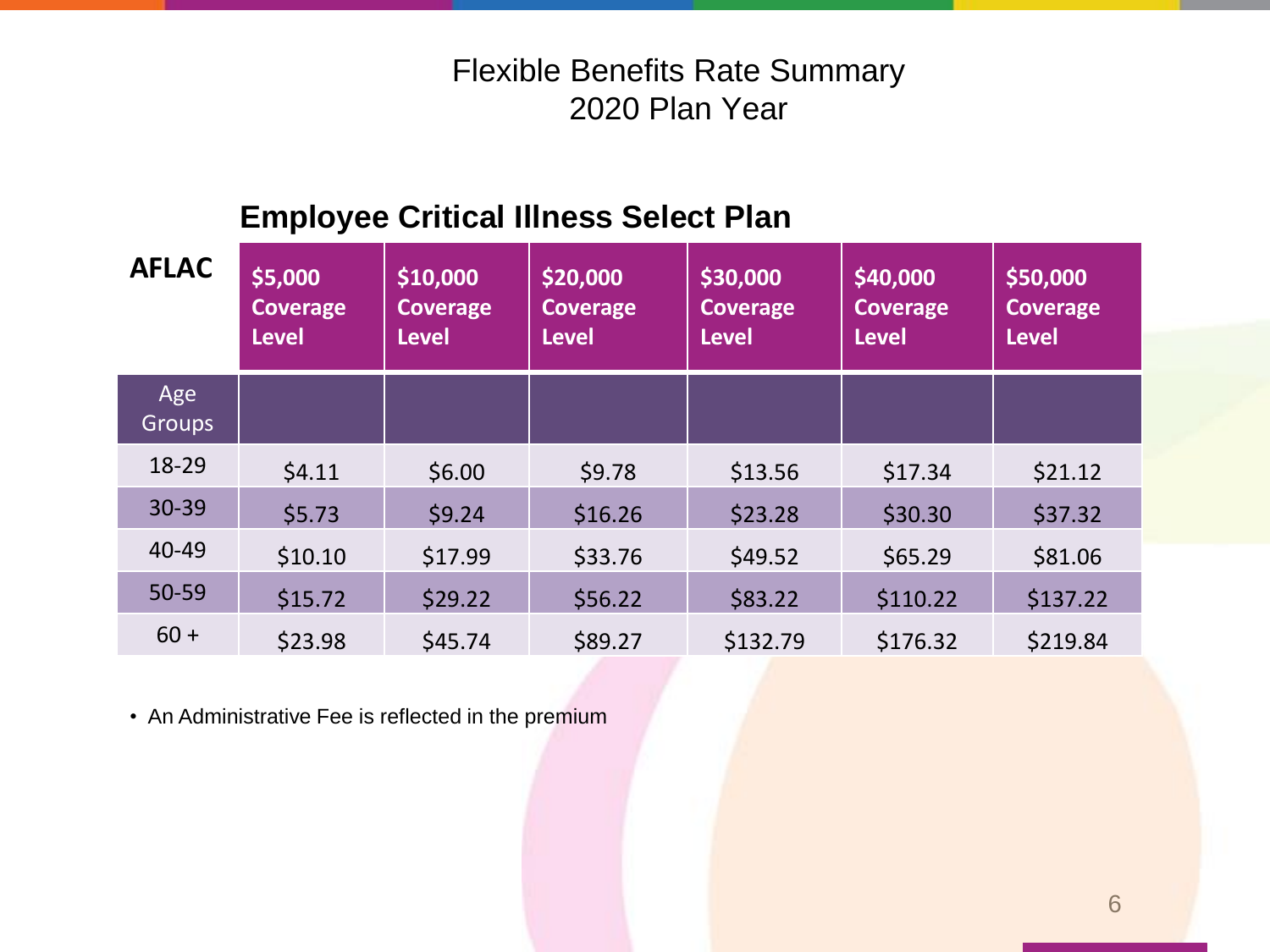# **Spouse Critical Illness Select Plan**

| <b>AFLAC</b>         | \$5,000<br><b>Coverage</b><br><b>Level</b> | \$10,000<br><b>Coverage</b><br><b>Level</b> | \$20,000<br><b>Coverage</b><br><b>Level</b> | \$30,000<br><b>Coverage</b><br><b>Level</b> | \$40,000<br><b>Coverage</b><br>Level | \$50,000<br><b>Coverage</b><br><b>Level</b> |
|----------------------|--------------------------------------------|---------------------------------------------|---------------------------------------------|---------------------------------------------|--------------------------------------|---------------------------------------------|
| Age<br><b>Groups</b> |                                            |                                             |                                             |                                             |                                      |                                             |
| 18-29                | \$4.11                                     | \$6.00                                      | \$9.78                                      | \$13.56                                     | \$17.34                              | \$21.12                                     |
| 30-39                | \$5.73                                     | \$9.24                                      | \$16.26                                     | \$23.28                                     | \$30.30                              | \$37.32                                     |
| 40-49                | \$10.10                                    | \$17.99                                     | \$33.76                                     | \$49.52                                     | \$65.29                              | \$81.06                                     |
| 50-59                | \$15.72                                    | \$29.22                                     | \$56.22                                     | \$83.22                                     | \$110.22                             | \$137.22                                    |
| $60 +$               | \$23.98                                    | \$45.74                                     | \$89.27                                     | \$132.79                                    | \$176.32                             | \$219.84                                    |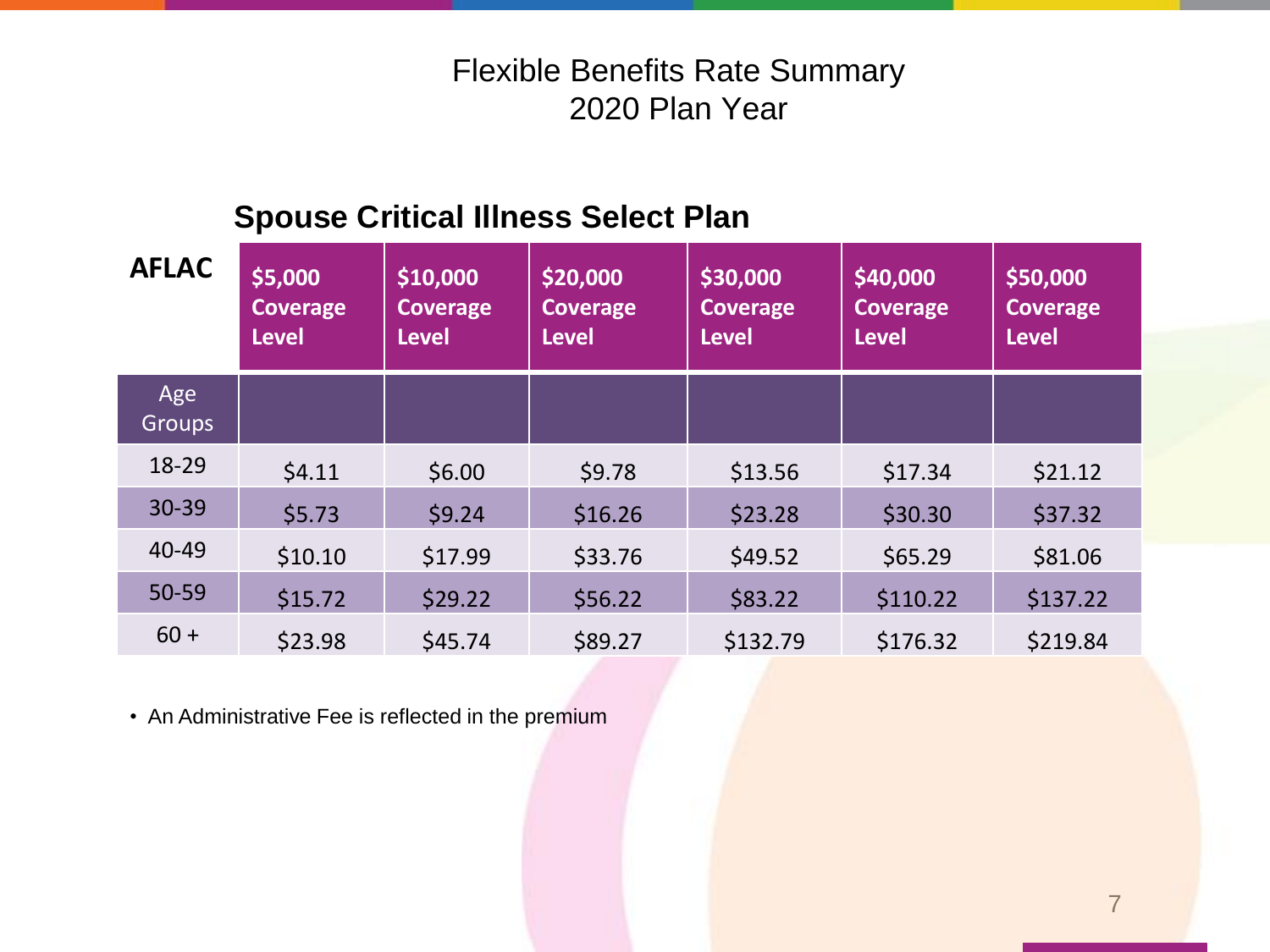# **Employee Critical Illness Select Plus Plan**

| <b>AFLAC</b>         | \$5,000<br>Coverage<br><b>Level</b> | \$10,000<br><b>Coverage</b><br><b>Level</b> | \$20,000<br><b>Coverage</b><br><b>Level</b> | \$30,000<br><b>Coverage</b><br><b>Level</b> | \$40,000<br><b>Coverage</b><br><b>Level</b> | \$50,000<br><b>Coverage</b><br><b>Level</b> |
|----------------------|-------------------------------------|---------------------------------------------|---------------------------------------------|---------------------------------------------|---------------------------------------------|---------------------------------------------|
| Age<br><b>Groups</b> |                                     |                                             |                                             |                                             |                                             |                                             |
| 18-29                | \$13.95                             | \$15.84                                     | \$19.62                                     | \$23.40                                     | \$27.18                                     | \$30.96                                     |
| 30-39                | \$15.57                             | \$19.08                                     | \$26.10                                     | \$33.12                                     | \$40.14                                     | \$47.16                                     |
| 40-49                | \$19.94                             | \$27.83                                     | \$43.60                                     | \$59.36                                     | \$75.13                                     | \$90.90                                     |
| 50-59                | \$25.56                             | \$39.06                                     | \$66.06                                     | \$93.06                                     | \$120.06                                    | \$147.06                                    |
| $60 +$               | \$33.82                             | \$55.58                                     | \$99.11                                     | \$142.63                                    | \$186.16                                    | \$229.68                                    |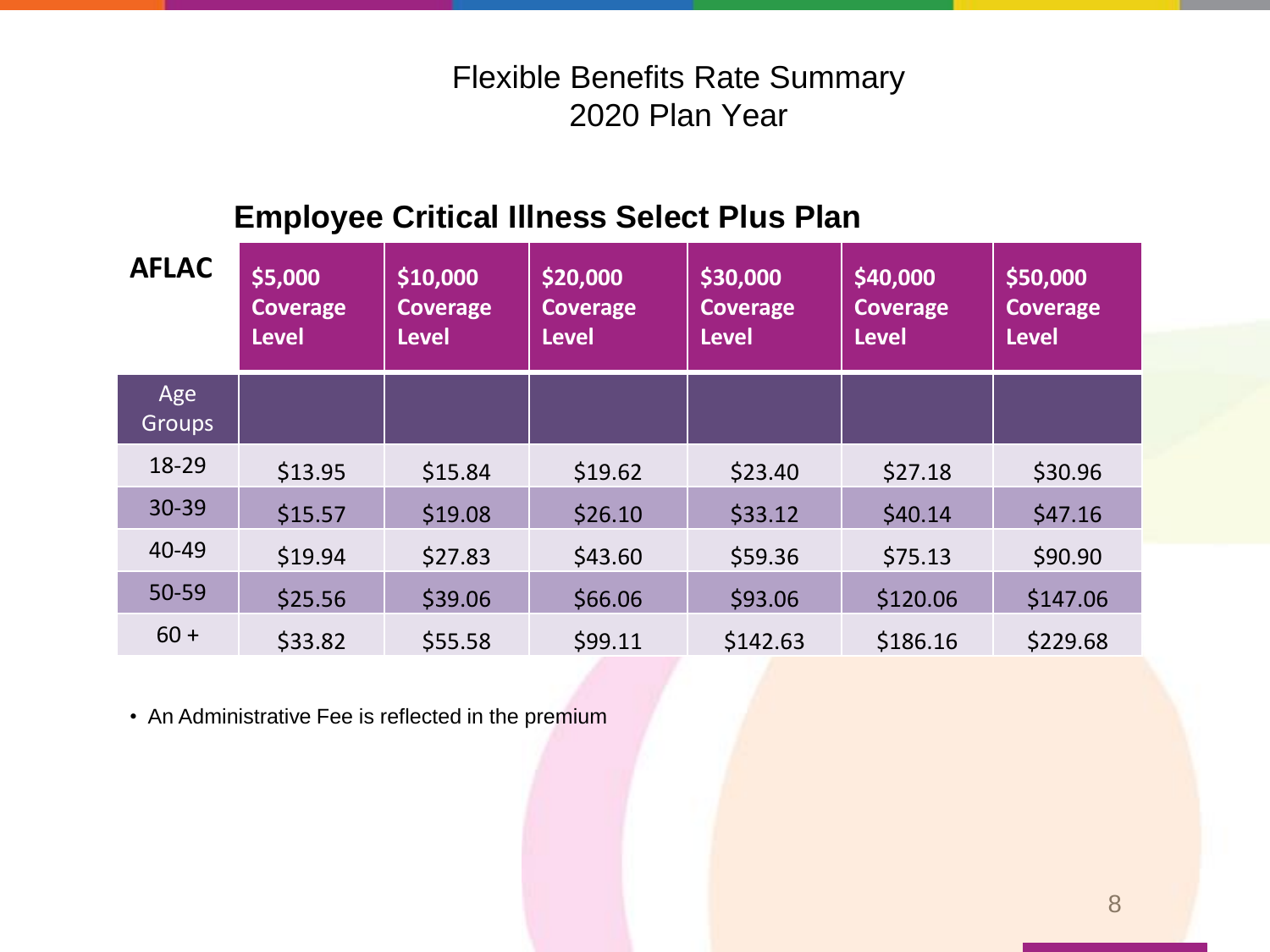# **Spouse Critical Illness Select Plus Plan**

| <b>AFLAC</b>         | \$5,000<br>Coverage<br><b>Level</b> | \$10,000<br><b>Coverage</b><br><b>Level</b> | \$20,000<br><b>Coverage</b><br><b>Level</b> | \$30,000<br><b>Coverage</b><br><b>Level</b> | \$40,000<br><b>Coverage</b><br><b>Level</b> | \$50,000<br><b>Coverage</b><br><b>Level</b> |
|----------------------|-------------------------------------|---------------------------------------------|---------------------------------------------|---------------------------------------------|---------------------------------------------|---------------------------------------------|
| Age<br><b>Groups</b> |                                     |                                             |                                             |                                             |                                             |                                             |
| 18-29                | \$11.21                             | \$13.10                                     | \$16.88                                     | \$20.66                                     | \$24.44                                     | \$28.22                                     |
| 30-39                | \$12.83                             | \$16.34                                     | \$23.36                                     | \$30.38                                     | \$37.40                                     | \$44.42                                     |
| 40-49                | \$17.20                             | \$25.09                                     | \$40.86                                     | \$56.62                                     | \$72.39                                     | \$88.16                                     |
| 50-59                | \$22.82                             | \$36.32                                     | \$63.32                                     | \$90.32                                     | \$117.32                                    | \$144.32                                    |
| $60 +$               | \$31.08                             | \$52.84                                     | \$96.37                                     | \$139.89                                    | \$183.42                                    | \$226.94                                    |